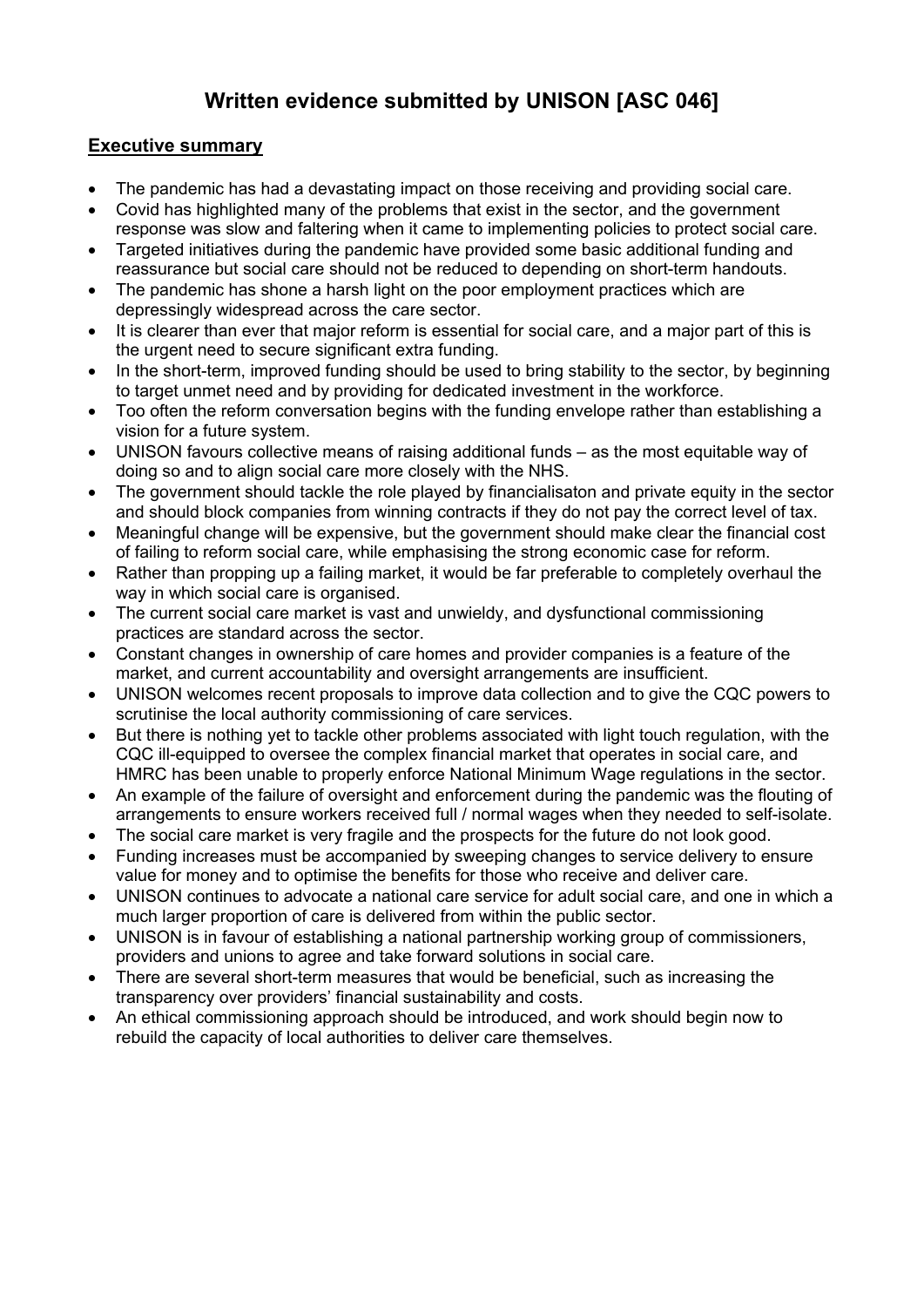# **Introduction**

- 1. UNISON is the UK's largest union, with more than 1.3 million members providing public services – in the NHS, local government, education, the police service and energy. UNISON is also the largest social care union, with around 185,000 members in the sector.
- 2. This submission is divided into sections based on the key areas of the inquiry's terms of reference. UNISON would welcome the opportunity to give oral evidence to the Committee.

#### **How has Covid-19 changed the landscape for long-term funding reform of the adult social care sector?**

- 3. The Covid-19 pandemic has had a devastating impact on those receiving and providing social care. By January 2021 more than  $30,000$  people had died in care homes alone<sup>1</sup> and care workers faced one of the highest mortality rates for any profession during the first wave of the pandemic.<sup>2</sup> The crisis has not had an equal impact on society, and this is borne out within the badly affected social care workforce that is older than the general population, overwhelmingly female and has a disproportionately large number of Black $3$  workers.
- 4. Covid has highlighted many of the other problems that continue to blight social care, particularly the need for an immediate, substantial and sustained injection of funding, alongside long-overdue reform of the sector – both of which are reflected in the frequently used description of social care as the "forgotten frontline" of the pandemic.<sup>4</sup> Compared to other services, the government response was slow and faltering when it came to implementing policies to protect the sector, such as the supply of adequate PPE and a comprehensive testing regime.<sup>5</sup>
- 5. There have been a series of short-term initiatives to tackle particular issues within social care, such as the Infection Control Fund (ICF), the Workforce Capacity Fund, the Rapid Testing Fund, and free PPE for the sector. While such initiatives have not always functioned as they should,<sup>6</sup> they have at least provided some basic additional funding and reassurance for the sector. However, the fact that a public service so essential as social care – particularly during a pandemic that has a disproportionate impact on the elderly and vulnerable – should be reduced to depending on short-term handouts demonstrates just how dysfunctional the system has become. This sense was compounded by the fact that the continuation of the ICF and Rapid Testing Fund beyond the end of March 2021 was only confirmed on 18 March; and even then, social care was deemed to merit only £341m out of a total pot of £7bn, with the rest going to the NHS.<sup>7</sup>
- 6. The pandemic has shone a harsh light on the poor employment practices which are depressingly widespread across the care sector. During the initial peak of the pandemic some workers in high-risk groups felt pressured into going to work; there were lockdowns in some care homes with workers told to remain on site if staff or residents became infected; and some employers refused to give sick pay to self-isolating members of staff, or even those who had tested positive for coronavirus. $8$  Too many care workers have been placed in the invidious position of having to choose between risking people's lives (including their own) or going

<sup>1</sup> [Nuffield](https://www.nuffieldtrust.org.uk/news-item/covid-19-and-the-deaths-of-care-home-residents) [Trust,](https://www.nuffieldtrust.org.uk/news-item/covid-19-and-the-deaths-of-care-home-residents) Covid-19 and the deaths of care home residents, February 2021

<sup>&</sup>lt;sup>2</sup> [ONS,](https://www.ons.gov.uk/peoplepopulationandcommunity/healthandsocialcare/causesofdeath/bulletins/coronaviruscovid19relateddeathsbyoccupationbeforeandduringlockdownenglandandwales/deathsregisteredbetween9marchand30jun2020) Coronavirus (Covid-19) related deaths by occupation before and during lockdown, England and Wales, September 2020

<sup>3</sup> UNISON uses the term Black as an inclusive term for people with a shared history

<sup>4</sup> For example, [BBC](https://www.bbc.co.uk/programmes/m000lbq0) [Panorama,](https://www.bbc.co.uk/programmes/m000lbq0) The Forgotten Frontline, August 2020

<sup>&</sup>lt;sup>5</sup> [Health](https://www.health.org.uk/publications/reports/adult-social-care-and-covid-19-assessing-the-policy-response-in-england) [Foundation,](https://www.health.org.uk/publications/reports/adult-social-care-and-covid-19-assessing-the-policy-response-in-england) Adult social care and Covid-19: assessing the policy response in England so far, July 2020

<sup>6</sup> [UNISON,](https://www.unison.org.uk/news/2020/09/care-funding-must-get-need-says-unison/) Care funding must get through to those who need it, says UNISON, September 2020

<sup>&</sup>lt;sup>7</sup> [Department](https://www.gov.uk/government/news/7billion-for-nhs-and-social-care-for-covid-19-response-and-recovery) [of](https://www.gov.uk/government/news/7billion-for-nhs-and-social-care-for-covid-19-response-and-recovery) [Health](https://www.gov.uk/government/news/7billion-for-nhs-and-social-care-for-covid-19-response-and-recovery) [and](https://www.gov.uk/government/news/7billion-for-nhs-and-social-care-for-covid-19-response-and-recovery) [Social](https://www.gov.uk/government/news/7billion-for-nhs-and-social-care-for-covid-19-response-and-recovery) [Care,](https://www.gov.uk/government/news/7billion-for-nhs-and-social-care-for-covid-19-response-and-recovery) £7 billion for NHS and social care for Covid-19 response and recovery, March 2021

<sup>8</sup> [UNISON,](https://www.unison.org.uk/content/uploads/2020/06/A-UNISON-Vision-for-Social-Care-June-2020.pdf) Care After Covid, June 2020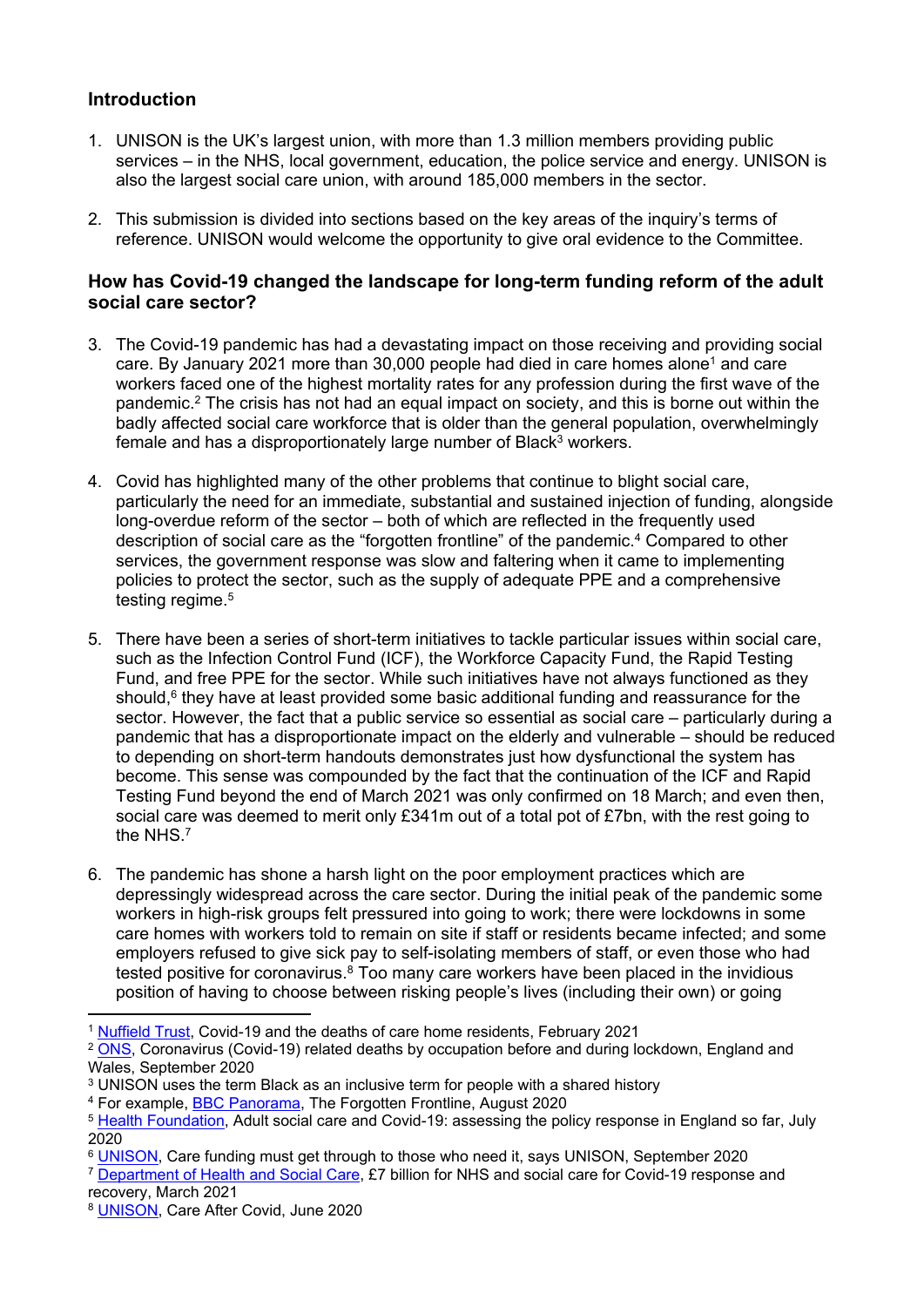without pay – further damaging the living conditions of people who are already very low paid. In the past year it has also come to light that three-quarters of care workers earn less than the real living wage<sup>9</sup>, and the most recent blow to care workers has been the ruling by the Supreme Court that sleep-in shifts do not count as working time for the purposes of calculating compliance with the National Minimum Wage.<sup>10</sup> The sad fact is that in an underfunded, lowwage, low-status industry such as social care, too often it is the workforce that bears the brunt of financial pressures and light touch regulation.

- 7. Even as the worst of the pandemic seems to have passed, there are a number of reasons to fear that the outlook for the care sector is bleaker than ever. For example, before the recent Budget the NAO predicted that swingeing service cuts are on the way for council services, which are likely to include many adult social care packages<sup>11</sup>; and the IFS reports that the Budget itself will lead to further cuts for unprotected departments such as local government.<sup>12</sup> Social care went into the pandemic with alarming workforce shortages<sup>13</sup> and these seem likely to be exacerbated by the government's immigration policies: recent changes to the Shortage Occupation List have added more senior social care roles to the scheme, but not the wider workforce. UNISON is already receiving reports from social care members of attempts by employers to make redundancies and to further cut terms and conditions of employment. Some providers are also refusing to consider cost of living pay rises, citing financial concerns as the primary factor.
- 8. The recent NAO report on the adult social care market found that the lack of a long-term vision for the sector combined with short-term funding fixes has hampered local authorities' ability to plan for the long term<sup>14</sup> and, as the country begins to focus on post-Covid recovery, it is clearer than ever that major reform is essential for social care. Social care did not feature at all in the 2021 Budget and was little more than an add-on to the recent NHS white paper.<sup>15</sup> It is now more than four years since a green paper on social care was promised and nearly two years since the Prime Minister promised on the steps of Downing Street that the government would "fix the crisis in social care once and for all".<sup>16</sup> The clamour for reform has only grown louder in recent months from all parts of the sector and across the political spectrum.
- 9. A major part of this is the urgent need to secure significant extra funding. Local authority finances have been decimated over the past decade, with a number of councils in rescue talks with the government.<sup>17</sup> As a result, and taking into account other council revenues, local authorities in England have had 29% less to spend in 2019-20 than they had in 2010-11. And, even though care has been relatively protected compared to other council services, local authority net spending on social care is 4% lower in real terms over the same period.<sup>18</sup>
- 10. In the short-term, improved funding should be used to bring stability to the sector, by beginning to target worrying levels of unmet need<sup>19</sup> and by providing for dedicated investment in the workforce. The newly-formed Future Social Care Coalition, of which UNISON is a part, has proposed the use of an emergency support fund to boost pay for care workers.<sup>20</sup> There is also

<sup>9</sup> [Living](https://www.livingwage.org.uk/news/news-three-quarters-care-workers-england-were-paid-less-real-living-wage-eve-pandemic) [Wage](https://www.livingwage.org.uk/news/news-three-quarters-care-workers-england-were-paid-less-real-living-wage-eve-pandemic) [Foundation,](https://www.livingwage.org.uk/news/news-three-quarters-care-workers-england-were-paid-less-real-living-wage-eve-pandemic) Three-quarters of care workers in England were paid less than the real living wage on the eve of the pandemic, November 2020

<sup>10</sup> [UNISON,](https://www.unison.org.uk/news/press-release/2021/03/supreme-court-sleep-appeal-decision-blow-%E2%80%8Beveryone-social-care-says-unison/) Supreme Court sleep-in appeal decision is blow for everyone in social care, says UNISON, March 2021

<sup>11</sup> [National](https://www.nao.org.uk/press-release/local-government-finance-in-the-pandemic/) [Audit](https://www.nao.org.uk/press-release/local-government-finance-in-the-pandemic/) [Office,](https://www.nao.org.uk/press-release/local-government-finance-in-the-pandemic/) Local government finance in the pandemic, March 2021

<sup>&</sup>lt;sup>12</sup> [Institute](https://www.ifs.org.uk/publications/15365) [for](https://www.ifs.org.uk/publications/15365) [Fiscal](https://www.ifs.org.uk/publications/15365) [Studies](https://www.ifs.org.uk/publications/15365), The Chancellor's spending plans are even tighter than they seem, March 2021

<sup>13</sup> [Skills](https://www.skillsforcare.org.uk/adult-social-care-workforce-data/Workforce-intelligence/publications/national-information/The-state-of-the-adult-social-care-sector-and-workforce-in-England.aspx) [for](https://www.skillsforcare.org.uk/adult-social-care-workforce-data/Workforce-intelligence/publications/national-information/The-state-of-the-adult-social-care-sector-and-workforce-in-England.aspx) [Care,](https://www.skillsforcare.org.uk/adult-social-care-workforce-data/Workforce-intelligence/publications/national-information/The-state-of-the-adult-social-care-sector-and-workforce-in-England.aspx) The state of the adult social care sector and workforce in England, October 2020

<sup>14</sup> [National](http://www.nao.org.uk/wp-content/uploads/2021/03/The-adult-social-care-market-in-England.pdf) [Audit](http://www.nao.org.uk/wp-content/uploads/2021/03/The-adult-social-care-market-in-England.pdf) [Of](http://www.nao.org.uk/wp-content/uploads/2021/03/The-adult-social-care-market-in-England.pdf)fice, Adult social care market in England, March 2021

<sup>15</sup> [Department](https://www.gov.uk/government/publications/working-together-to-improve-health-and-social-care-for-all) [of](https://www.gov.uk/government/publications/working-together-to-improve-health-and-social-care-for-all) [Health](https://www.gov.uk/government/publications/working-together-to-improve-health-and-social-care-for-all) [and](https://www.gov.uk/government/publications/working-together-to-improve-health-and-social-care-for-all) [Social](https://www.gov.uk/government/publications/working-together-to-improve-health-and-social-care-for-all) [Care,](https://www.gov.uk/government/publications/working-together-to-improve-health-and-social-care-for-all) Integration and innovation: working together to improve health and social care for all, February 2021

<sup>16</sup> [Prime](https://www.gov.uk/government/speeches/boris-johnsons-first-speech-as-prime-minister-24-july-2019) [Minister's](https://www.gov.uk/government/speeches/boris-johnsons-first-speech-as-prime-minister-24-july-2019) [Office,](https://www.gov.uk/government/speeches/boris-johnsons-first-speech-as-prime-minister-24-july-2019) Boris Johnson's first speech as Prime Minister: 24 July 2019

<sup>17</sup> [Financial](https://www.ft.com/content/600882a5-51cd-43bb-8f6f-c8283b4a7000) [T](https://www.ft.com/content/600882a5-51cd-43bb-8f6f-c8283b4a7000)imes, At least 12 English councils in rescue talks as Covid shatters local finances, Feb 2021

<sup>18</sup> [National](http://www.nao.org.uk/wp-content/uploads/2021/03/The-adult-social-care-market-in-England.pdf) [Audit](http://www.nao.org.uk/wp-content/uploads/2021/03/The-adult-social-care-market-in-England.pdf) [Of](http://www.nao.org.uk/wp-content/uploads/2021/03/The-adult-social-care-market-in-England.pdf)fice, Adult social care market in England, March 2021

<sup>&</sup>lt;sup>19</sup> [Age](https://www.ageuk.org.uk/latest-press/articles/2019/november/the-number-of-older-people-with-some-unmet-need-for-care-now-stands-at-1.5-million/) [UK](https://www.ageuk.org.uk/latest-press/articles/2019/november/the-number-of-older-people-with-some-unmet-need-for-care-now-stands-at-1.5-million/), The number of older people with some unmet need for care stands at 1.5 million, November 2019

<sup>20</sup> [Future](https://www.unison.org.uk/content/uploads/2020/10/Future-Social-Care-Coalition-letter-to-Chancellor-2.pdf) [Social](https://www.unison.org.uk/content/uploads/2020/10/Future-Social-Care-Coalition-letter-to-Chancellor-2.pdf) [Care](https://www.unison.org.uk/content/uploads/2020/10/Future-Social-Care-Coalition-letter-to-Chancellor-2.pdf) [Coalition,](https://www.unison.org.uk/content/uploads/2020/10/Future-Social-Care-Coalition-letter-to-Chancellor-2.pdf) Letter to the Chancellor: Time for a fair deal, October 2020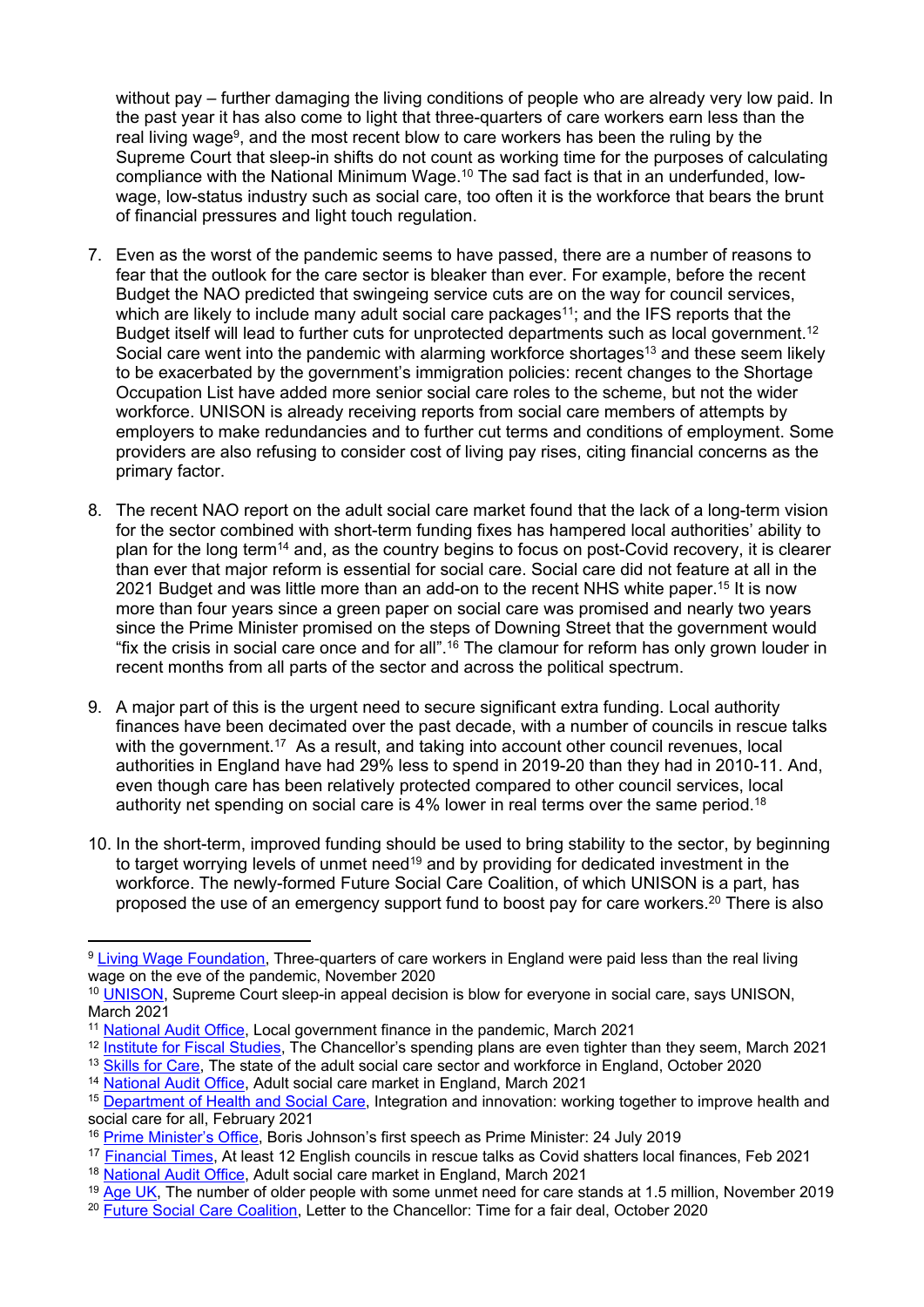a great deal of consensus across the Coalition about the need for social care reform to begin with the workforce, and the overwhelming need for a workforce strategy for the sector (for the first time since 2009) has become a consistent theme for many commentators, including the NHS chief executive.<sup>21</sup>

## **How should additional funds for the adult social care sector be raised?**

- 11. Other than a failure of political will, one plausible explanation for why meaningful social care reform has proved so elusive is that too often the conversation begins with the funding envelope. Think tanks that have assessed countries, such as Japan and Germany, that have managed to transform their care systems point out that the key starting point is to establish a vision for what sort of system should be created as a way of building public support and only then going on to consider what levels of additional funding are required.<sup>22</sup> The recent Feeley review of social care in Scotland seems to have grasped this idea, stating at the outset that "we will talk about funding in this report but only once we have described our statement of purpose for social care support in Scotland, our design of a system to deliver on that vision, and the values and relationships that will be required to make improvement happen".<sup>23</sup>
- 12. Another early consideration should be the need for politicians to be open and honest with the population about the problems with the existing system, as part of a concerted attempt to boost public understanding of social care, which reports suggest is poor – in terms of how the system operates and, crucially, how it is funded.<sup>24</sup>
- 13. In terms of specific approaches to raising additional funds, UNISON favours collective means over individual. The Covid pandemic has taught us that inequality is rife within British society and any attempt to push responsibility for additional funding on to users of social care will widen existing inequalities of provision and access. The pandemic has also demonstrated how fragmented and disjointed the social care system is, so a nationally consistent approach to raising funds would allow for greater central oversight of the system and a more equitable way of generating money for social care – particularly when compared to the current use of the local authority precept, which "could disadvantage those areas with a lower tax base and a greater demand for local authority-funded provision".<sup>25</sup> A further consideration is the government's renewed pursuit of health and social care integration embodied in the NHS white paper. One of the factors that has so far hindered attempts at integration has been the fundamentally different ways in which the NHS and social care are funded, so the use of collective means rather than individual would bring the sectors closer in at least one regard.
- 14. A proper focus on tackling the role played by financialisation and private equity in social care and blocking tax avoidance should form part of the plan for raising funds for the sector. A recent report by the Centre for Health and the Public Interest on "plugging the leaks" in social care demonstrated that the use of opaque financial structures by the parent companies of some care providers has allowed billions to leak out of the sector in profit, rent and interest payments.<sup>26</sup>
- 15. In addition, while clamping down on tax avoidance is frequently cited as a source of potential funding for various initiatives, in social care it has particular relevance. A recent report from international tax investigators CICTAR shows that internationally owned care companies are failing to pay their fair share of taxes and depriving the UK economy of millions. It identifies three internationally owned UK care home operators, which are diverting cash to offshore tax

<sup>&</sup>lt;sup>21</sup> [House](https://committees.parliament.uk/oralevidence/1830/pdf/) [of](https://committees.parliament.uk/oralevidence/1830/pdf/) [Commons](https://committees.parliament.uk/oralevidence/1830/pdf/) [Health](https://committees.parliament.uk/oralevidence/1830/pdf/) [and](https://committees.parliament.uk/oralevidence/1830/pdf/) [Social](https://committees.parliament.uk/oralevidence/1830/pdf/) [Care](https://committees.parliament.uk/oralevidence/1830/pdf/) [Committee,](https://committees.parliament.uk/oralevidence/1830/pdf/) Oral evidence, 9 March 2021

<sup>&</sup>lt;sup>22</sup> [Nuffield](https://www.nuffieldtrust.org.uk/news-item/social-care-reform-what-is-the-vision#clarity-of-vision) [Trust](https://www.nuffieldtrust.org.uk/news-item/social-care-reform-what-is-the-vision#clarity-of-vision), Social care reform: what is the vision?, July 2020

<sup>&</sup>lt;sup>23</sup> [Scottish](https://www.gov.scot/publications/independent-review-adult-social-care-scotland/pages/4/) [Government](https://www.gov.scot/publications/independent-review-adult-social-care-scotland/pages/4/), Adult social care: independent review, February 2021

<sup>&</sup>lt;sup>24</sup> [Health](https://www.kingsfund.org.uk/sites/default/files/2018-05/A-fork-in-the-road-next-steps-for-social-care-funding-reform-May-2018.pdf) [Foundation](https://www.kingsfund.org.uk/sites/default/files/2018-05/A-fork-in-the-road-next-steps-for-social-care-funding-reform-May-2018.pdf) [/](https://www.kingsfund.org.uk/sites/default/files/2018-05/A-fork-in-the-road-next-steps-for-social-care-funding-reform-May-2018.pdf) [King's](https://www.kingsfund.org.uk/sites/default/files/2018-05/A-fork-in-the-road-next-steps-for-social-care-funding-reform-May-2018.pdf) [Fund,](https://www.kingsfund.org.uk/sites/default/files/2018-05/A-fork-in-the-road-next-steps-for-social-care-funding-reform-May-2018.pdf) A fork in the road: Next steps for social care funding reform, May 2018 <sup>25</sup> [National](http://www.nao.org.uk/wp-content/uploads/2021/03/The-adult-social-care-market-in-England.pdf) [Audit](http://www.nao.org.uk/wp-content/uploads/2021/03/The-adult-social-care-market-in-England.pdf) [Of](http://www.nao.org.uk/wp-content/uploads/2021/03/The-adult-social-care-market-in-England.pdf)fice, Adult social care market in England, March 2021

<sup>&</sup>lt;sup>26</sup> [Centre](https://chpi.org.uk/papers/reports/plugging-the-leaks-in-the-uk-care-home-industry/) [for](https://chpi.org.uk/papers/reports/plugging-the-leaks-in-the-uk-care-home-industry/) [Health](https://chpi.org.uk/papers/reports/plugging-the-leaks-in-the-uk-care-home-industry/) [and](https://chpi.org.uk/papers/reports/plugging-the-leaks-in-the-uk-care-home-industry/) [the](https://chpi.org.uk/papers/reports/plugging-the-leaks-in-the-uk-care-home-industry/) [Public](https://chpi.org.uk/papers/reports/plugging-the-leaks-in-the-uk-care-home-industry/) [Interest](https://chpi.org.uk/papers/reports/plugging-the-leaks-in-the-uk-care-home-industry/), Plugging the leaks in the UK care home industry, November 2019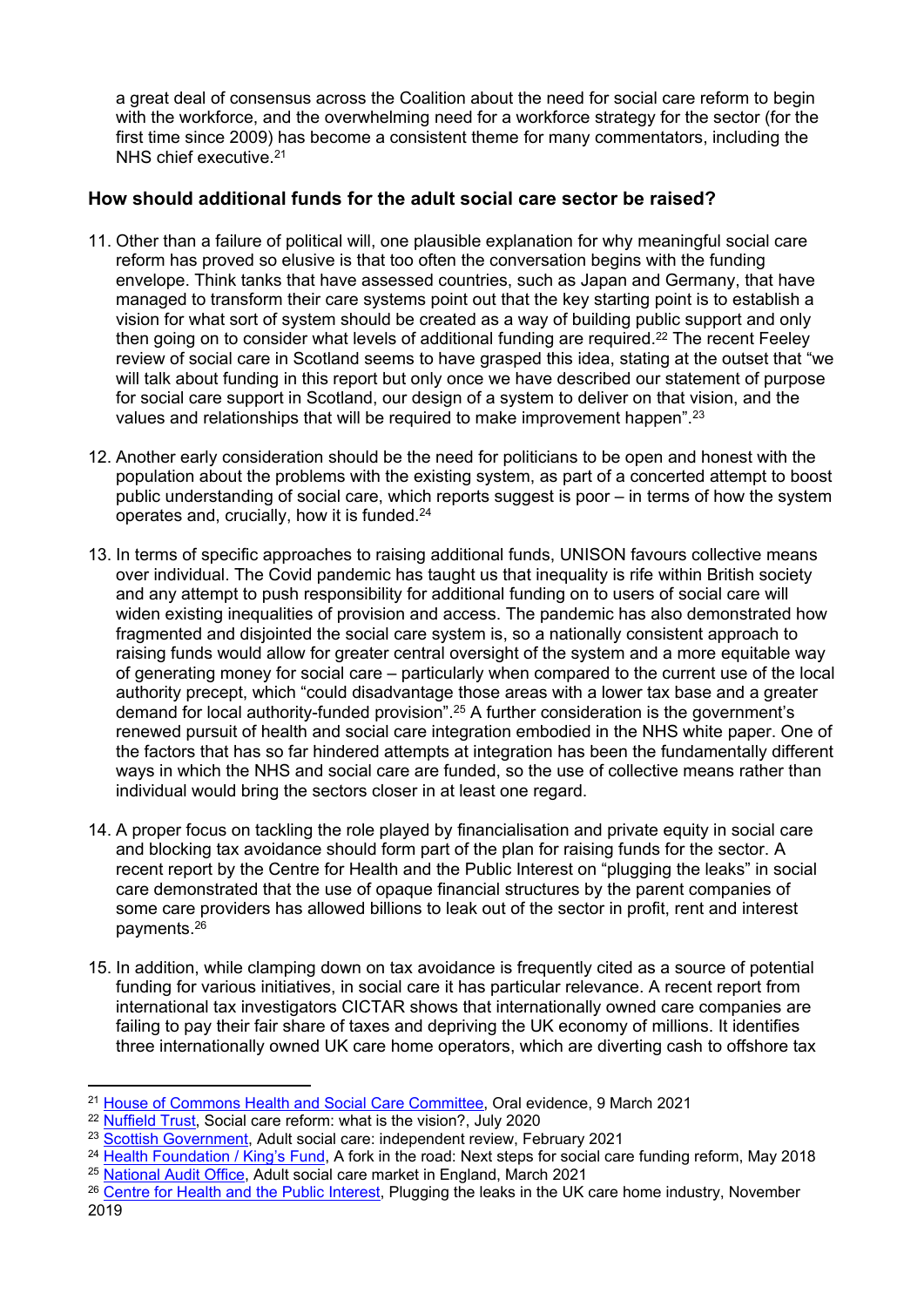havens, while claiming to make little or no profit in the UK.<sup>27</sup> In their words, "the UK government needs to get tougher with care companies dodging UK tax. The unrestrained pursuit of profit by international organisations who see the UK care sector as a soft touch demonstrate the urgent need for reform".<sup>28</sup>

- 16. A modern successful social care system that delivers quality care for service users and is an attractive career option for staff will not come cheap – and, as mentioned above, politicians should be honest about this. But government should also make clear the financial cost of failing to reform social care, while emphasising that there is a strong economic case for social care reform (in addition to the more obvious moral and social arguments).
- 17. In the future, social care should therefore be seen not just as a "cost" but an important economic sector in its own right, with investment in it helping to rebuild local economies – particularly important given the economic fallout from coronavirus. The sector does after all employ more people than the NHS (making up 6% of total UK employment) and contributes more than £46bn a year to the UK economy.<sup>29</sup> Given the ageing population, social care is also a growth sector of the economy<sup>30</sup> and is expected to be employing more than 2 million people by 2035.<sup>31</sup> In the words of the New Economics Foundation, "social care should be viewed not as an endless black hole sucking in money, but instead as a key driver in the UK economy".<sup>32</sup> Again, the Feeley review in Scotland seeks a paradigm shift in which social care is seen as "a good investment in our economy and in our citizens rather than a burden on society".<sup>33</sup>
- 18. There is a particular dimension around women's employment: a major reason people in their 50s and 60s leave the labour force is to carry out informal / unpaid care, and this burden affects many more women than men.<sup>34</sup> The Women's Budget Group has pointed out that "investing in care is an excellent way to stimulate employment, reduce the gender employment gap and counter the inevitable economic recession as the UK comes out of lockdown".<sup>35</sup>

## **How can the adult social care market be stabilised?**

- 19. The social care system is in urgent need of being stabilised, but a key feature of this in the medium term must be to move away from the market set-up that is itself one of the key reasons why the sector is currently so unstable. Rather than propping up a failing market, it would be far preferable to completely overhaul the way in which social care is organised.
- 20. The current care market is vast and unwieldy, with an estimated 18,200 organisations involved in pr[o](https://www.gov.uk/government/publications/coronavirus-covid-19-adult-social-care-action-plan)viding care across around  $38,000$  establishments.<sup>36</sup> Within one local authority, as many as [800](https://www.gov.uk/government/publications/coronavirus-covid-19-adult-social-care-action-plan) [different](https://www.gov.uk/government/publications/coronavirus-covid-19-adult-social-care-action-plan) [care](https://www.gov.uk/government/publications/coronavirus-covid-19-adult-social-care-action-plan) [businesses](https://www.gov.uk/government/publications/coronavirus-covid-19-adult-social-care-action-plan) can be delivering care services at any one time.<sup>37</sup>
- 21. Driven by the long-term underfunding of local government, dysfunctional commissioning practices are depressingly standard across the care sector. Price is the dominant factor in commissioning decisions, and before the pandemic only one in seven councils were paying the recommended minimum amount for elderly homecare.<sup>38</sup> The NAO has pointed out that in 2019-

- <sup>31</sup> [Skills](https://www.skillsforcare.org.uk/adult-social-care-workforce-data/Workforce-intelligence/publications/national-information/The-size-and-structure-of-the-adult-social-care-sector-and-workforce-in-England.aspx) [for](https://www.skillsforcare.org.uk/adult-social-care-workforce-data/Workforce-intelligence/publications/national-information/The-size-and-structure-of-the-adult-social-care-sector-and-workforce-in-England.aspx) [Care,](https://www.skillsforcare.org.uk/adult-social-care-workforce-data/Workforce-intelligence/publications/national-information/The-size-and-structure-of-the-adult-social-care-sector-and-workforce-in-England.aspx) The size and structure of the adult social care sector and workforce in England, July 2020
- <sup>32</sup> [New](https://neweconomics.org/2018/06/an-alternative-future-for-social-care-does-exist-and-we-need-to-move-towards-it-with-the-urgency-it-demands) [Economics](https://neweconomics.org/2018/06/an-alternative-future-for-social-care-does-exist-and-we-need-to-move-towards-it-with-the-urgency-it-demands) [Foundation](https://neweconomics.org/2018/06/an-alternative-future-for-social-care-does-exist-and-we-need-to-move-towards-it-with-the-urgency-it-demands), How to build a better social care system, June 2018
- 33 [Scottish](https://www.gov.scot/publications/independent-review-adult-social-care-scotland/pages/4/) [Government](https://www.gov.scot/publications/independent-review-adult-social-care-scotland/pages/4/), Adult social care: independent review, February 2021

<sup>&</sup>lt;sup>27</sup> [Centre](https://cictar.org/darkness-at-sunrise-uk-care-homes-shifting-profits-offshore/) [for](https://cictar.org/darkness-at-sunrise-uk-care-homes-shifting-profits-offshore/) [International](https://cictar.org/darkness-at-sunrise-uk-care-homes-shifting-profits-offshore/) [Corporate](https://cictar.org/darkness-at-sunrise-uk-care-homes-shifting-profits-offshore/) [Tax](https://cictar.org/darkness-at-sunrise-uk-care-homes-shifting-profits-offshore/) [Accountability](https://cictar.org/darkness-at-sunrise-uk-care-homes-shifting-profits-offshore/) [and](https://cictar.org/darkness-at-sunrise-uk-care-homes-shifting-profits-offshore/) [Research](https://cictar.org/darkness-at-sunrise-uk-care-homes-shifting-profits-offshore/), Darkness at sunrise: UK care homes shifting profits offshore?, February 2021

<sup>&</sup>lt;sup>28</sup> UNISON. The government needs to get tough with care home operators not paying their fair share of tax, February 2021

 $29$  [Skills](https://www.skillsforcare.org.uk/About/Skills-for-Care-and-Development/The-economic-value-of-the-adult-social-care-sector-UK.aspx) [for](https://www.skillsforcare.org.uk/About/Skills-for-Care-and-Development/The-economic-value-of-the-adult-social-care-sector-UK.aspx) Care. The economic value of the adult social care sector  $-$  UK. June 2018

<sup>&</sup>lt;sup>30</sup> [National](http://www.nao.org.uk/wp-content/uploads/2021/03/The-adult-social-care-market-in-England.pdf) [Audit](http://www.nao.org.uk/wp-content/uploads/2021/03/The-adult-social-care-market-in-England.pdf) [Of](http://www.nao.org.uk/wp-content/uploads/2021/03/The-adult-social-care-market-in-England.pdf)fice, Adult social care market in England, March 2021

<sup>&</sup>lt;sup>34</sup> [Centre](https://www.ageing-better.org.uk/work-state-ageing-2020) [for](https://www.ageing-better.org.uk/work-state-ageing-2020) [Ageing](https://www.ageing-better.org.uk/work-state-ageing-2020) [Better,](https://www.ageing-better.org.uk/work-state-ageing-2020) State of [Age](https://www.ageuk.org.uk/latest-press/articles/2019/march/women-are-bearing-the-brunt-of-the-governments-inaction-on-social-care/)ing in 2020: Work; Age [UK,](https://www.ageuk.org.uk/latest-press/articles/2019/march/women-are-bearing-the-brunt-of-the-governments-inaction-on-social-care/) Women are bearing the brunt of the government's inaction on social care, March 2019

<sup>35</sup> [Women's](https://wbg.org.uk/wp-content/uploads/2020/06/Care-led-recovery-final.pdf) [Budget](https://wbg.org.uk/wp-content/uploads/2020/06/Care-led-recovery-final.pdf) [Group](https://wbg.org.uk/wp-content/uploads/2020/06/Care-led-recovery-final.pdf), A care-led recovery from Coronavirus, June 2020

<sup>36</sup> [Skills](https://www.skillsforcare.org.uk/adult-social-care-workforce-data/Workforce-intelligence/publications/national-information/The-size-and-structure-of-the-adult-social-care-sector-and-workforce-in-England.aspx) [for](https://www.skillsforcare.org.uk/adult-social-care-workforce-data/Workforce-intelligence/publications/national-information/The-size-and-structure-of-the-adult-social-care-sector-and-workforce-in-England.aspx) [Care,](https://www.skillsforcare.org.uk/adult-social-care-workforce-data/Workforce-intelligence/publications/national-information/The-size-and-structure-of-the-adult-social-care-sector-and-workforce-in-England.aspx) The size and structure of the adult social care sector and workforce in England, July 2020

<sup>37</sup> [Department](https://assets.publishing.service.gov.uk/government/uploads/system/uploads/attachment_data/file/879639/covid-19-adult-social-care-action-plan.pdf) [of](https://assets.publishing.service.gov.uk/government/uploads/system/uploads/attachment_data/file/879639/covid-19-adult-social-care-action-plan.pdf) [Health](https://assets.publishing.service.gov.uk/government/uploads/system/uploads/attachment_data/file/879639/covid-19-adult-social-care-action-plan.pdf) [and](https://assets.publishing.service.gov.uk/government/uploads/system/uploads/attachment_data/file/879639/covid-19-adult-social-care-action-plan.pdf) [Social](https://assets.publishing.service.gov.uk/government/uploads/system/uploads/attachment_data/file/879639/covid-19-adult-social-care-action-plan.pdf) [Care,](https://assets.publishing.service.gov.uk/government/uploads/system/uploads/attachment_data/file/879639/covid-19-adult-social-care-action-plan.pdf) Covid-19: Our action plan for adult social care, April 2020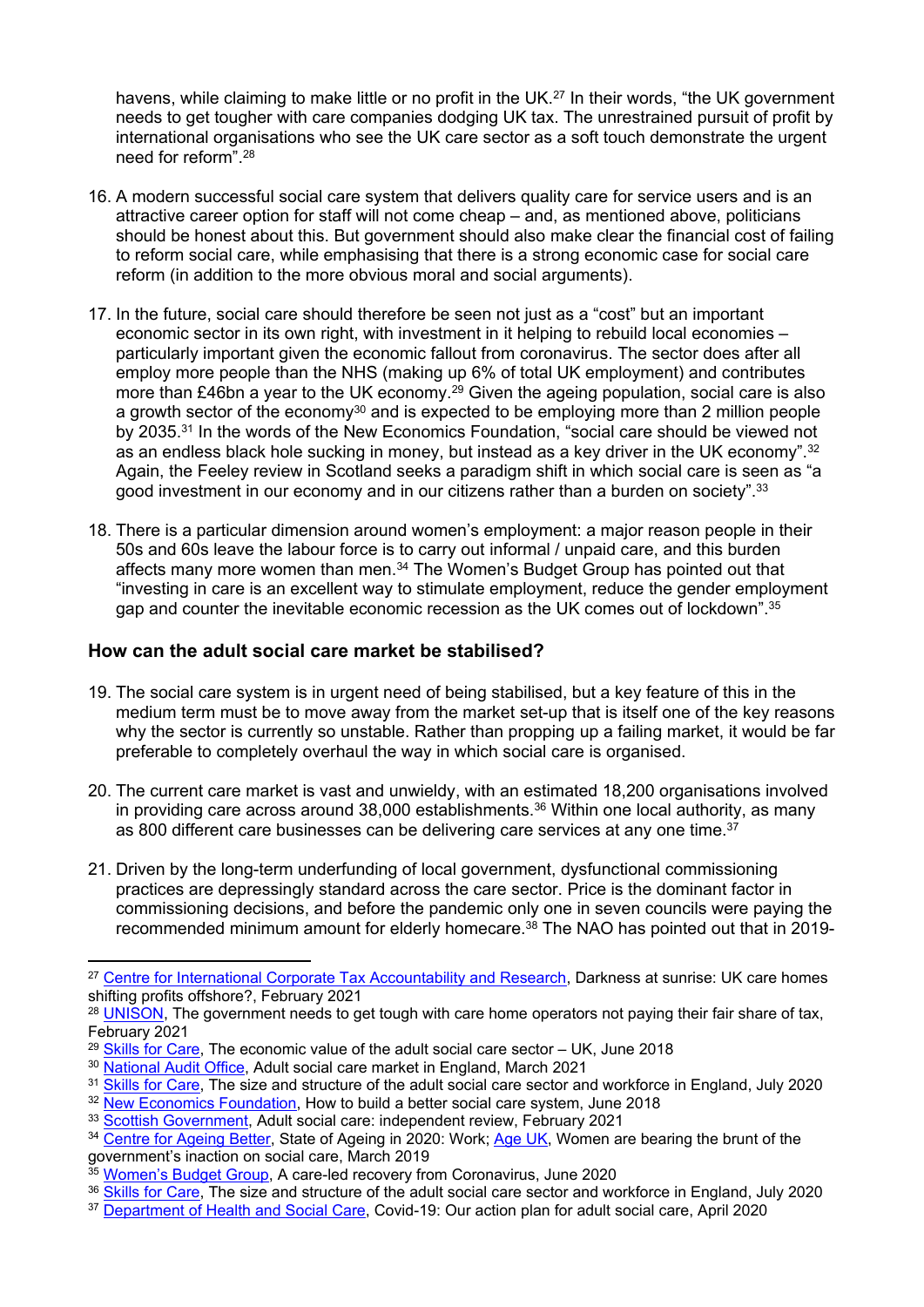20 the government "assessed that the majority of local authorities paid below the sustainable rate" for both care home placements for the over-65s and for homecare, but also that it "does not challenge local authorities who pay low rates".<sup>39</sup> Such an approach means that many providers have no certainty over how many hours they will be asked to deliver by the council, and this insecurity is regularly passed on to the workforce: around a quarter of all care workers are employed on zero-hours contracts, but this rises to nearly half in homecare.<sup>40</sup>

- 22. The Competition and Markets Authority has previously found a number of problems in the way the care home market functions, such as the inability for people to make informed choices about care homes and the lack of sustainability for key parts of the sector.<sup>41</sup> These problems are replicated elsewhere in social care but there are also further issues, such as reports of "care deserts" in some parts of England where this is an undersupply of services. $42$
- 23. These problems are compounded by the failure to reward those that work in the sector properly, resulting in high rates of turnover (nearly a third of care staff leave their roles each year) and large numbers of vacancies (112,000 in 2019-20).<sup>43</sup> Too many workers leave for similar or improved pay in other sectors such as retail or hospitality, where they may also be treated better.
- 24. Constant changes in ownership of care homes and provider companies is also a feature of the social care market as investors buy, sell and restructure operations with little regard for the interests of service users or staff. This creates huge uncertainty and upheaval, including for local authority commissioners who may find one of their care providers has been sold off to a previously unknown entity.
- 25. Given this level of fragmentation, it is little surprise that, as the NAO has pointed out, "the current accountability and oversight arrangements do not work".<sup>44</sup> Their recent report points out that the government lacks visibility of how effectively local authorities commission care and the outcomes achieved. Similarly, the government has no legal powers to intervene or hold individual authorities to account, limiting their ability to assess how well money is being spent, or what additional funding is needed to support care users.<sup>45</sup> The recent Care Quality Commission report on Do Not Resuscitate orders revealed a lack of oversight and scrutiny of the decisions being made, citing an urgent need for commissioners, providers and others to improve how they assure themselves that the right approach is being taken.<sup>46</sup>
- 26. In recent years UNISON's own freedom of information requests have exposed the postcode lottery that exists when it comes to councils exercising any oversight of how care services are delivered by providers in their area. For example, more than half (54%) of local authorities in England did not state in their contracts that firms should pay employees for the time they spent travelling between care visits.<sup>47</sup>

<sup>&</sup>lt;sup>38</sup> [Public](https://www.publicsectorexecutive.com/Public-Sector-News/only-one-in-seven-councils-pay-the-recommended-minimum-price-for-elderly-homecare-) [Sector](https://www.publicsectorexecutive.com/Public-Sector-News/only-one-in-seven-councils-pay-the-recommended-minimum-price-for-elderly-homecare-) [Executive,](https://www.publicsectorexecutive.com/Public-Sector-News/only-one-in-seven-councils-pay-the-recommended-minimum-price-for-elderly-homecare-) Only one in seven councils pay the recommended minimum price for elderly homecare, October 2018

<sup>39</sup> [National](http://www.nao.org.uk/wp-content/uploads/2021/03/The-adult-social-care-market-in-England.pdf) [Audit](http://www.nao.org.uk/wp-content/uploads/2021/03/The-adult-social-care-market-in-England.pdf) [Of](http://www.nao.org.uk/wp-content/uploads/2021/03/The-adult-social-care-market-in-England.pdf)fice, Adult social care market in England, March 2021

<sup>40</sup> [Skills](https://www.skillsforcare.org.uk/adult-social-care-workforce-data/Workforce-intelligence/publications/national-information/The-state-of-the-adult-social-care-sector-and-workforce-in-England.aspx) [for](https://www.skillsforcare.org.uk/adult-social-care-workforce-data/Workforce-intelligence/publications/national-information/The-state-of-the-adult-social-care-sector-and-workforce-in-England.aspx) [Care,](https://www.skillsforcare.org.uk/adult-social-care-workforce-data/Workforce-intelligence/publications/national-information/The-state-of-the-adult-social-care-sector-and-workforce-in-England.aspx) [Th](https://www.gov.uk/cma-cases/care-homes-market-study#final-report)e state of the adult social care sector and workforce in England, October 2020

<sup>41</sup> [Competition](https://www.gov.uk/cma-cases/care-homes-market-study#final-report) [and](https://www.gov.uk/cma-cases/care-homes-market-study#final-report) [Markets](https://www.gov.uk/cma-cases/care-homes-market-study#final-report) [Authority](https://www.gov.uk/cma-cases/care-homes-market-study#final-report), Care homes market study, November 2017

<sup>42</sup> [Incisive](https://www.ageuk.org.uk/globalassets/age-uk/documents/reports-and-publications/reports-and-briefings/care--support/care-deserts---age-uk-report.pdf) [Health,](https://www.ageuk.org.uk/globalassets/age-uk/documents/reports-and-publications/reports-and-briefings/care--support/care-deserts---age-uk-report.pdf) Care deserts: the impact of a dysfunctional market in adult social care provision, 2019

<sup>43</sup> [Skills](https://www.skillsforcare.org.uk/adult-social-care-workforce-data/Workforce-intelligence/publications/national-information/The-state-of-the-adult-social-care-sector-and-workforce-in-England.aspx) [for](https://www.skillsforcare.org.uk/adult-social-care-workforce-data/Workforce-intelligence/publications/national-information/The-state-of-the-adult-social-care-sector-and-workforce-in-England.aspx) [Care,](https://www.skillsforcare.org.uk/adult-social-care-workforce-data/Workforce-intelligence/publications/national-information/The-state-of-the-adult-social-care-sector-and-workforce-in-England.aspx) The state of the adult social care sector and workforce in England, October 2020

<sup>44</sup> [National](http://www.nao.org.uk/wp-content/uploads/2021/03/The-adult-social-care-market-in-England.pdf) [Audit](http://www.nao.org.uk/wp-content/uploads/2021/03/The-adult-social-care-market-in-England.pdf) [Office,](http://www.nao.org.uk/wp-content/uploads/2021/03/The-adult-social-care-market-in-England.pdf) The adult social care market in England, March 2021

<sup>45</sup> [National](http://www.nao.org.uk/wp-content/uploads/2021/03/The-adult-social-care-market-in-England.pdf) [Audit](http://www.nao.org.uk/wp-content/uploads/2021/03/The-adult-social-care-market-in-England.pdf) [Office,](http://www.nao.org.uk/wp-content/uploads/2021/03/The-adult-social-care-market-in-England.pdf) The adult social care market in England, March 2021

<sup>46</sup> [Care](https://www.cqc.org.uk/publications/themed-work/protect-respect-connect-decisions-about-living-dying-well-during-covid-19) [Quality](https://www.cqc.org.uk/publications/themed-work/protect-respect-connect-decisions-about-living-dying-well-during-covid-19) [Commission](https://www.cqc.org.uk/publications/themed-work/protect-respect-connect-decisions-about-living-dying-well-during-covid-19), Protect, respect, connect – decisions about living and dying well during Covid-19, March 2021

<sup>47</sup> [UNISON,](https://www.unison.org.uk/news/press-release/2019/01/homecare-workers-paid-less-minimum-wage/) Homecare workers paid less than the minimum wage, January 2019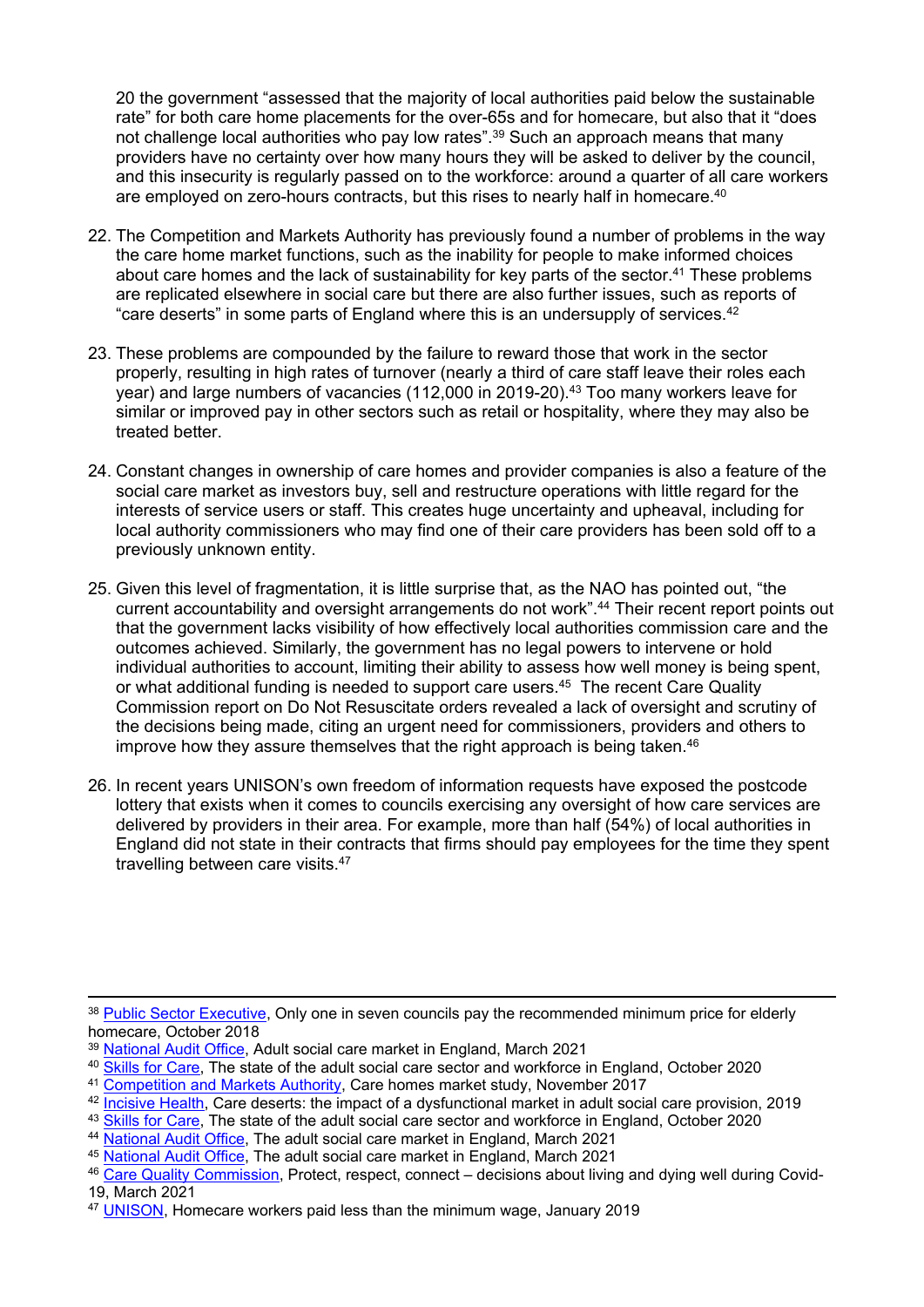- 27. The pandemic has shown up the fact that there is no standardised reporting method in social care, which was why at the start of the crisis it proved so hard to get even the most essential data from the sector, such as how many people were dying. In addition, the CQC can scrutinise the delivery of care but cannot regulate commissioning practices. It is therefore welcome that the recent NHS white paper contains proposals to improve data collection (as a way of giving the centre a better grasp of risk and capacity in local care markets), and to give the CQC powers to scrutinise the local authority commissioning of care services.<sup>48</sup>
- 28. However, the problems caused by light tough regulation go further than this. As a body primarily designed to regulate the quality of care, the CQC is ill-equipped to oversee the complex financial market that operates in social care; its "market oversight regime" warns local authorities if a major provider is about to go bust but can do nothing to prevent it.<sup>49</sup> All the while the CQC's budget has been cut,<sup>50</sup> with too much bad practice allowed to persist. In addition, HMRC has been unable to properly enforce National Minimum Wage regulations in the care sector, with action to name and shame non-compliant employers restricted to small local companies, sometimes with only one worker identified as having been illegally paid.
- 29. An example of the failure of oversight and enforcement during the pandemic has been the widespread flouting of arrangements put in place to ensure care workers receive full/normal wages when they need to self-isolate. As mentioned above, the government introduced the ICF to provide resources to employers to deliver on infection control. Throughout the pandemic, and well into 2021, UNISON has received reports from members being told they will drop to statutory sick pay if they need to self-isolate. Survey data suggests the problem is widespread and UNISON holds written evidence from employers stating they would not implement the measure because it was a request from government rather than mandatory. Failure to pay full / normal wages for self-isolation is proven to drive Covid-19 infection rates in care homes. It is no exaggeration to say this failure has been a matter of life and death for some care recipients and care workers, and it shows how little accountability there is within the current care market.
- 30. The social care market is very fragile, with many providers entering the pandemic on a financial knife edge. In recent years several of the largest providers have either collapsed or faced serious doubts about their future.<sup>51</sup> Others have retrenched from parts of the sector (particularly homecare) in order to consolidate work in more profitable areas.<sup>52</sup> In the year before the pandemic, three-quarters of local councils reported that providers in their area had closed, ceased trading or handed back publicly funded contracts.<sup>53</sup> The aforementioned sleep-ins legal case also highlights the fragility of the sector, with many operators fearing they would have gone out of business if the decision had gone the other way.
- 31. The prospects for the future do not look good. The additional pressure exerted by Covid has tested this fragile system to breaking point, with the pandemic expected to have short- to medium-term consequences for the market's financial sustainability.<sup>54</sup> The government clearly expects it will be called upon to bail out failing providers, with the recent NHS white paper including a proposal to give central government the ability to make payments direct to private care providers.
- 32. Following the earlier points on financialisation and profits, to avoid desperately needed extra investment leaking out of the sector, funding increases must be accompanied by sweeping changes to social care delivery to ensure value for money for the taxpayer and to optimise the benefits for those who receive and deliver care.

<sup>48</sup> [Department](https://www.gov.uk/government/publications/working-together-to-improve-health-and-social-care-for-all) [of](https://www.gov.uk/government/publications/working-together-to-improve-health-and-social-care-for-all) [Health](https://www.gov.uk/government/publications/working-together-to-improve-health-and-social-care-for-all) [and](https://www.gov.uk/government/publications/working-together-to-improve-health-and-social-care-for-all) [Social](https://www.gov.uk/government/publications/working-together-to-improve-health-and-social-care-for-all) [Care,](https://www.gov.uk/government/publications/working-together-to-improve-health-and-social-care-for-all) Integration and innovation, February 2021

<sup>49</sup> David Rowland, Corporate care home collapse and light touch regulation: a repeating cycle of failure, [LSE,](https://blogs.lse.ac.uk/politicsandpolicy/corporate-care-homes/) May 2019

<sup>&</sup>lt;sup>50</sup> [Health](https://www.hsj.co.uk/policy-and-regulation/exclusive-cqc-shrinks-inspector-team-to-free-up-money-for-tech/7024783.article) [Service](https://www.hsj.co.uk/policy-and-regulation/exclusive-cqc-shrinks-inspector-team-to-free-up-money-for-tech/7024783.article) [Journal](https://www.hsj.co.uk/policy-and-regulation/exclusive-cqc-shrinks-inspector-team-to-free-up-money-for-tech/7024783.article), CQC shrinks inspector team to free up money for tech, April 2019

<sup>51</sup> [The](https://www.theguardian.com/society/2019/mar/11/over-400-care-home-operators-collapse-in-five-years-as-cuts-take-toll) [Guardian,](https://www.theguardian.com/society/2019/mar/11/over-400-care-home-operators-collapse-in-five-years-as-cuts-take-toll) 400 care home operators collapse in five years as cuts bite, March 2019

<sup>&</sup>lt;sup>52</sup> [Homecare](https://www.homecareinsight.co.uk/breaking-news-mears-group-to-exit-domiciliary-care-operations/) [Insight](https://www.homecareinsight.co.uk/breaking-news-mears-group-to-exit-domiciliary-care-operations/), Mears group to exit domiciliary care operations, January 2020

<sup>53</sup> [ADASS,](https://www.adass.org.uk/adass-budget-survey-2019) Budget survey 2019, June 2019

<sup>54</sup> [National](http://www.nao.org.uk/wp-content/uploads/2021/03/The-adult-social-care-market-in-England.pdf) [Audit](http://www.nao.org.uk/wp-content/uploads/2021/03/The-adult-social-care-market-in-England.pdf) [Of](http://www.nao.org.uk/wp-content/uploads/2021/03/The-adult-social-care-market-in-England.pdf)fice, Adult social care market in England, March 2021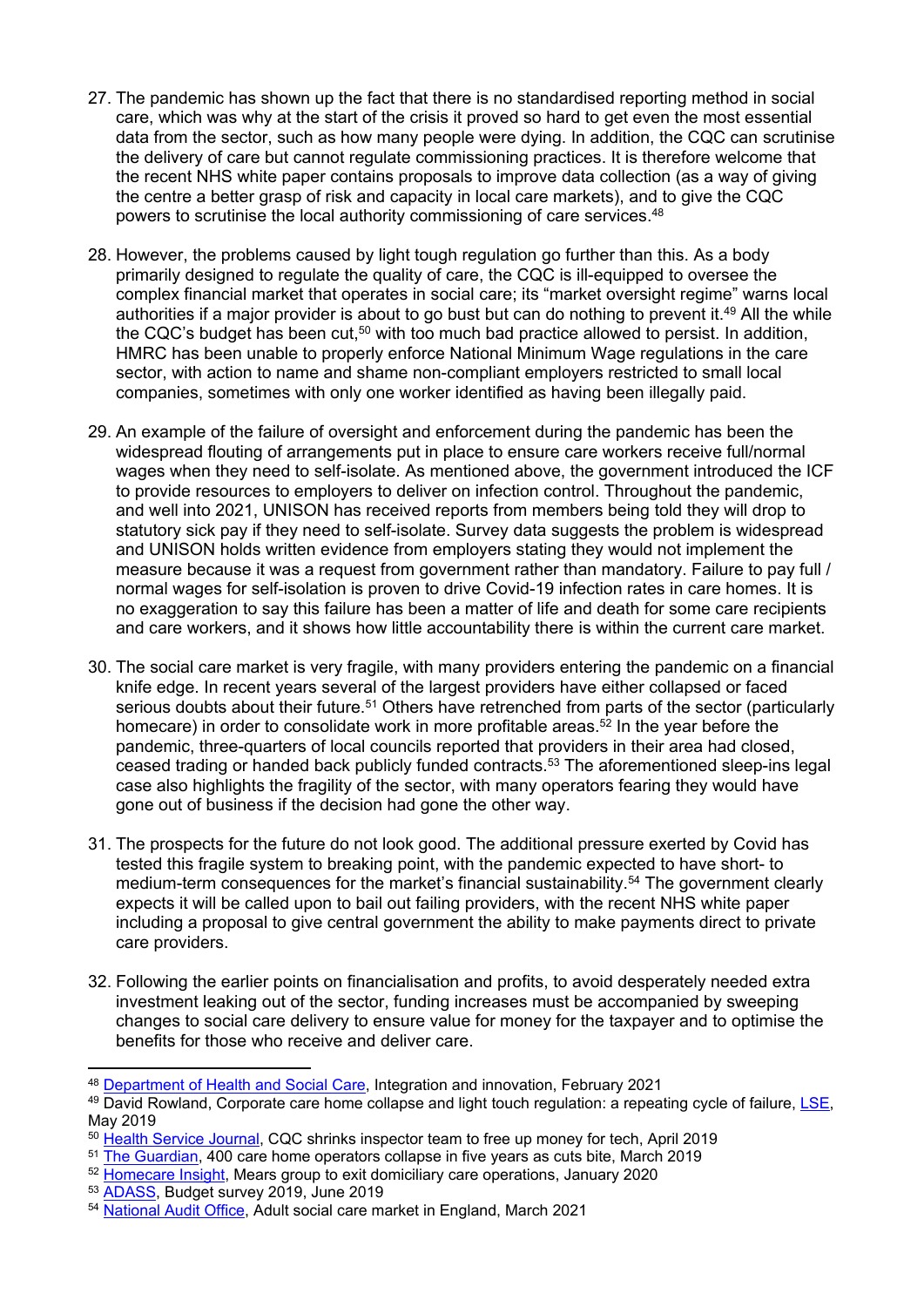33. UNISON continues to advocate a national care service for adult social care, and one in which a much larger proportion of care is delivered from within the public sector.<sup>55</sup> Such a system would provide far greater reassurance and security to those receiving and delivering care. It would also enable care providers to have greater certainty over their funding streams and therefore to plan better for future needs, particularly in terms of workforce.

#### **How can the adult social care market be incentivised to compete on quality and/or innovation?**

- 34. The market system is deeply embedded in England so, in addition to the suggestions above, there are a number of interim measures that could be taken to improve the quality of services, the sustainability of the system and the treatment of the workforce.
- 35. One of the problems at the heart of the current social care system is that it incentivises a race to the bottom on terms and conditions for the workforce. Commissioners are short of funds and constantly looking for ways to make cuts to their commissioning spend, providers then compete on price and their biggest outgoing cost is their workforce. As a result, there is little long-term investment in the workforce, which is necessary to drive up quality and treat care workers fairly. UNISON is therefore in favour of establishing a national partnership working group of commissioners, providers and unions to agree and take forward solutions. This could put in place national standards around pay, terms and conditions, recruitment, training, and qualifications which would help reverse the current downwards trend in the sector.
- 36. In addition to the aforementioned incremental steps contained in the NHS white paper, the NAO has recommended that the government should explore with the CQC how best to increase visibility of and transparency over providers' financial sustainability and costs.<sup>56</sup> This would be a welcome step that could help identify providers' financial problems before these began to affect service delivery. Ideally it would also help prevent new entrants from joining the market if their financial position was precarious, and could be used to deter the use of heavily leveraged private equity operations, protecting service users from the possibility of providers failing to fulfil their obligations to deliver care.
- 37. For the past eight years, UNISON has been actively engaged in work to improve the quality of care commissioned by local authorities through the union's Ethical Care Charter<sup>57</sup>, which many councils have signed up to. It centres on the simple idea that if you give the staff delivering care the resources they need and respect they deserve then the care they deliver will be of a higher quality. The Charter outlaws the use of 15 minute visits for the delivery of homecare, it guarantees that workers are paid for their travel time, and it ensures that rotas are scheduled in such a way that prevents homecare workers from rushing or leaving a visit early.
- 38. There is other good practice out there. For example, in Wales since 2018, as part of a clampdown on zero-hours contracts, employers have been required to give homecare workers a choice of contract after a three-month period of employment. Providers must also ensure that time allocated for travel and care is clearly and transparently set out – as a way of cutting the "call clipping" associated with rushed care visits.<sup>58</sup>
- 39. The above initiatives could be pulled together and strengthened further. In common with other commentators<sup>59</sup> – and to provide consistency with the inclusion of "service sustainability and social value" as a key criterion in the proposed provider selection regime for the NHS $60 -$

<sup>55</sup> [UNISON,](https://www.unison.org.uk/content/uploads/2020/06/A-UNISON-Vision-for-Social-Care-June-2020.pdf) Care After Covid, June 2020

<sup>56</sup> [National](http://www.nao.org.uk/wp-content/uploads/2021/03/The-adult-social-care-market-in-England.pdf) [Audit](http://www.nao.org.uk/wp-content/uploads/2021/03/The-adult-social-care-market-in-England.pdf) [Of](http://www.nao.org.uk/wp-content/uploads/2021/03/The-adult-social-care-market-in-England.pdf)fice, Adult social care market in England, March 2021

<sup>57</sup> [UNISON,](http://www.unison.org.uk/content/uploads/2013/11/On-line-Catalogue220142.pdf) Ethical Care Charter

<sup>58</sup> [BBC](https://www.bbc.co.uk/news/uk-wales-politics-43606992), Curb on zero-hour care worker contracts and 'call clipping', April 2018

<sup>&</sup>lt;sup>59</sup> For example, Bob Hudson, How 'ethical commissioning' could curb the worst effects of outsourcing, [LSE](https://blogs.lse.ac.uk/politicsandpolicy/ethical-commissioning-outsourcing/), August 2018